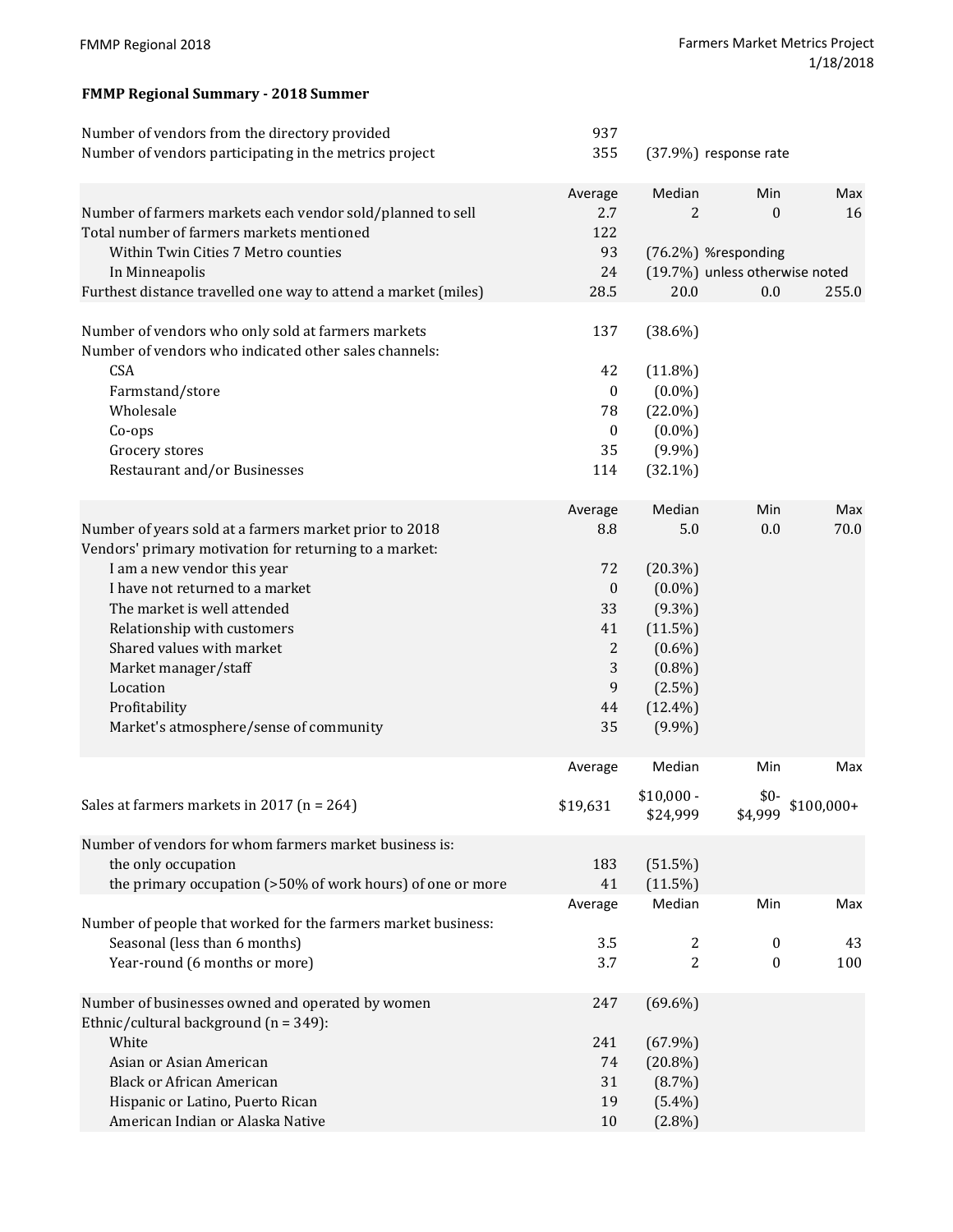| Number of vendors willing to accept:<br>WIC/FMNP vouchers<br><b>EBT</b><br>Market Bucks<br>Senior FMNP vouchers                                                                                                                                                                                                                                                          | 146<br>219<br>265<br>132                                                                        | $(69.2\%)$<br>$(86.9\%)$<br>$(93.0\%)$<br>$(68.4\%)$ | %eligible<br>%eligible<br>%eligible<br>%eligible      |                               |
|--------------------------------------------------------------------------------------------------------------------------------------------------------------------------------------------------------------------------------------------------------------------------------------------------------------------------------------------------------------------------|-------------------------------------------------------------------------------------------------|------------------------------------------------------|-------------------------------------------------------|-------------------------------|
| Number of vendors interested in training opportunities on:<br>Food safety<br><b>WIC</b><br>Social media<br>Retailing                                                                                                                                                                                                                                                     | 91<br>58<br>161<br>123                                                                          | $(25.6\%)$<br>$(16.3\%)$<br>$(45.4\%)$<br>$(34.6\%)$ |                                                       |                               |
| % products sold that are produced/made by the business                                                                                                                                                                                                                                                                                                                   | Average<br>89.7%                                                                                | Median<br>100.0%                                     | Min<br>0.0%                                           | Max<br>100.0%                 |
| % vendors by products sold<br>Fresh fruit<br>Fresh vegetables<br>Cut flowers<br>Live plants, plant starts, nursery<br>Grains/flours<br>Honey<br>Maple syrup<br>Mushrooms<br>Cheese, milk or other dairy products<br>Eggs<br>Meat/poultry<br>Fish and/or seafood<br><b>Baked Foods</b><br>Value-added foods<br>Prepared foods<br>Arts/crafts<br>Other<br><b>Beverages</b> | 8%<br>20%<br>7%<br>6%<br>1%<br>3%<br>3%<br>0%<br>1%<br>4%<br>2%<br>1%<br>8%<br>13%<br>7%<br>12% |                                                      |                                                       |                               |
| Number of vendors using third-party certification<br><b>MN</b> Grown                                                                                                                                                                                                                                                                                                     | 181<br>91                                                                                       |                                                      | (51.0%) %responding<br>(25.6%) unless otherwise noted |                               |
| Number of vendors who sold farm products<br>Total acres operated in 2018 ( $n = 137$ )<br>Years of farming experience $(n = 152)$<br>% of household income from farm/ranch operation ( $n = 156$ )                                                                                                                                                                       | 172<br>Average<br>42.2<br>20.0<br>43%                                                           | $(48.5\%)$<br>Median<br>10.0<br>15.0<br>25%          | Min<br>0.0<br>0.0<br>0%                               | Max<br>786.0<br>100.0<br>100% |
| Donation of unsold farm products after a market<br>Number of vendors who have donated<br>Number of farmers who donated and received tax credit for it<br>Number of vedors willing to consider donating                                                                                                                                                                   | 126<br>26<br>55                                                                                 |                                                      | (73.3%) %vendors who farm                             |                               |